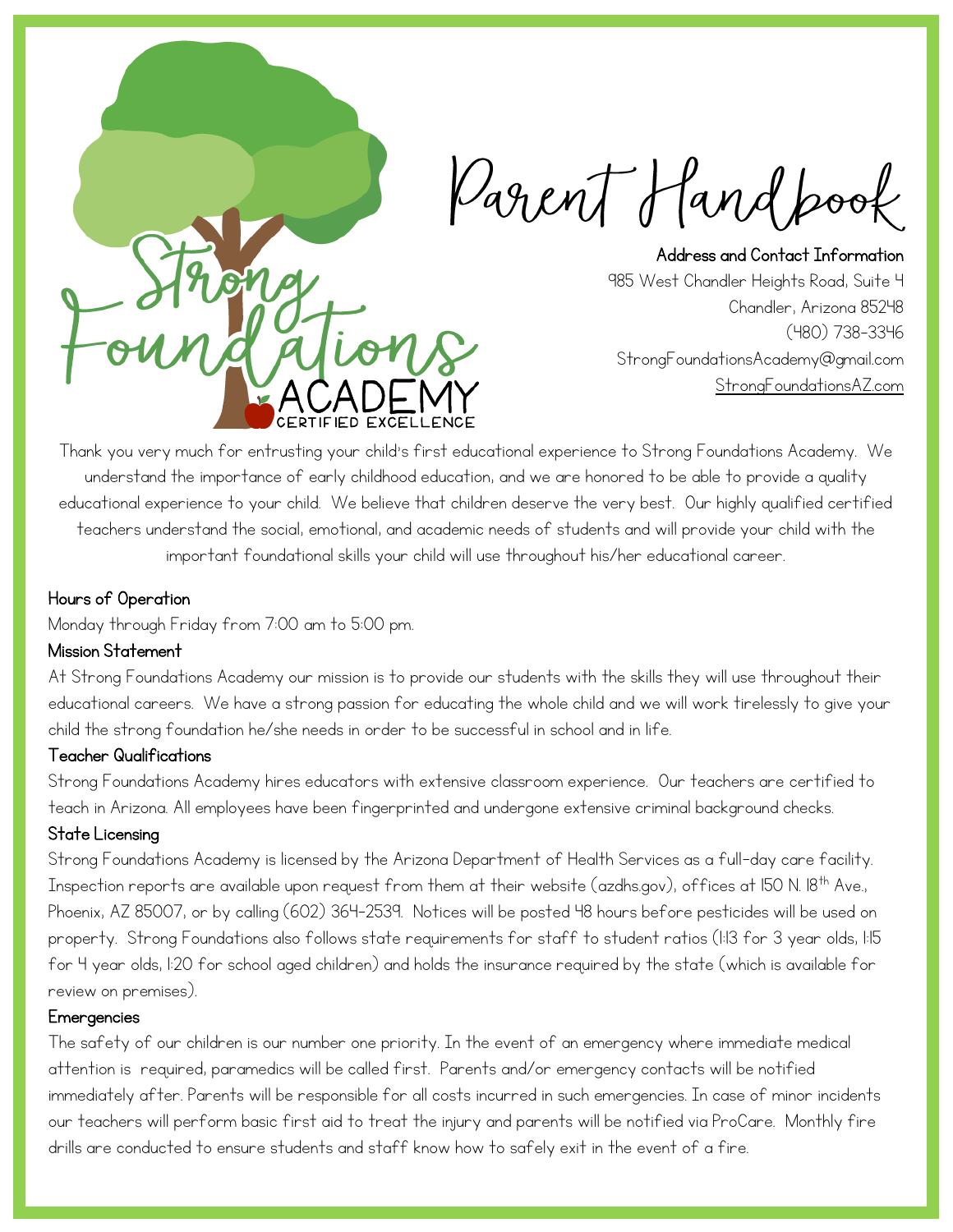## Entrance Requirements

Children entering Strong Foundations Academy must be three by September Ist to attend Preschool, four by September 1st to attend PreK and five by September 1st to attend Kindergarten. Early school experiences should be positive. Children will be assessed in the first month of school to ensure their academic and social readiness. We are looking for children to show interest in participating in activities with the other children and the teacher. Students should be potty trained before enrolling in our school. All children are expected to use the bathroom independently with little to no assistance from staff. Assistance with hand washing reminders and clothing fastening will be provided. We will keep an additional change of clothes in a labeled Ziploc bag at school for occasional accidents. Repeated potty accidents may result in a pause or dismissal from our program.

## Enrollment and Tuition

A registration packet must be completed each year. Additional paperwork including the ADHS Emergency, Information and Immunization Record Card will be required.

July and May tuition is billed in July. Tuition is due by the  $8^{th}$  day of each month. Monthly invoices will be sent out each month via ProCare. Our yearly tuition has been divided into equal payments (July is the exception and will be charged at 50%). Our school calendar mimics the Chandler Unified School District calendar with closures for fall break, winter break, spring break, and federal holidays. Monthly tuition will remain the same regardless of breaks, holidays, illnesses, or personal vacations. A \$20 fee will be charged for tuition that is paid on or past the 8th of the month.

We accept check, cash, and credit card payments (with a nominal convenience fee). Payments can be made online, mailed to the school, or handed to the site Directors. Please do not send payments in your child's backpack. All tuition payments are non-refundable. Accounts that are more than two weeks past due will be closed and your child will be considered withdrawn from the school. You will be charged another registration fee to re-enroll. There are no exceptions to this policy. If you are having issues making monthly payments, please let us know.

Half day programs (8:00-11:00 or 11:30-2:30) are \$600 per month and full day programs (8:00-2:30) are \$1050 per month. Extended care is available for an additional \$250 per month (\$100 for 7:00-8:00 am and \$150 for 2:30-5:00 pm). Registration fees for half day programs are \$150 and full day programs are \$250. Registration fees are nonrefundable.

# Re-Enrollment

Students must be re-enrolled each year. Families with children already attending Strong Foundations Academy will be offered the first chance to re-enroll for the next school year before enrollment is opened to new families. Re-enrollment packets will be sent home in January for the following school year.

## **Withdrawal**

To withdraw your child from Strong Foundations Academy, please notify your teacher in writing 30 days prior to the last day. The last month's tuition deposit will be used toward those 30 days. Strong Foundations Academy reserves the right to disenroll a child when monthly tuition is two weeks past due, or if the child's behavior is continuously disruptive to the class. There are no refunds on tuition that is not used.

## Absenteeism

If your child is going to be absent, please notify your child's teacher in ProCare. For extended absences (three or more days), we will provide distance learning opportunities for students. Tuition will still be due and must be paid prior to your child's extended absence. Accounts that are more than two weeks past due will be closed and your child will be considered withdrawn from the school. You will be changed another registration fee to re-enroll. There are no exceptions to this policy.

# School Newsletter

A monthly school newsletter link will be sent via ProCare. We encourage all families to read the monthly newsletter to keep current with our monthly events.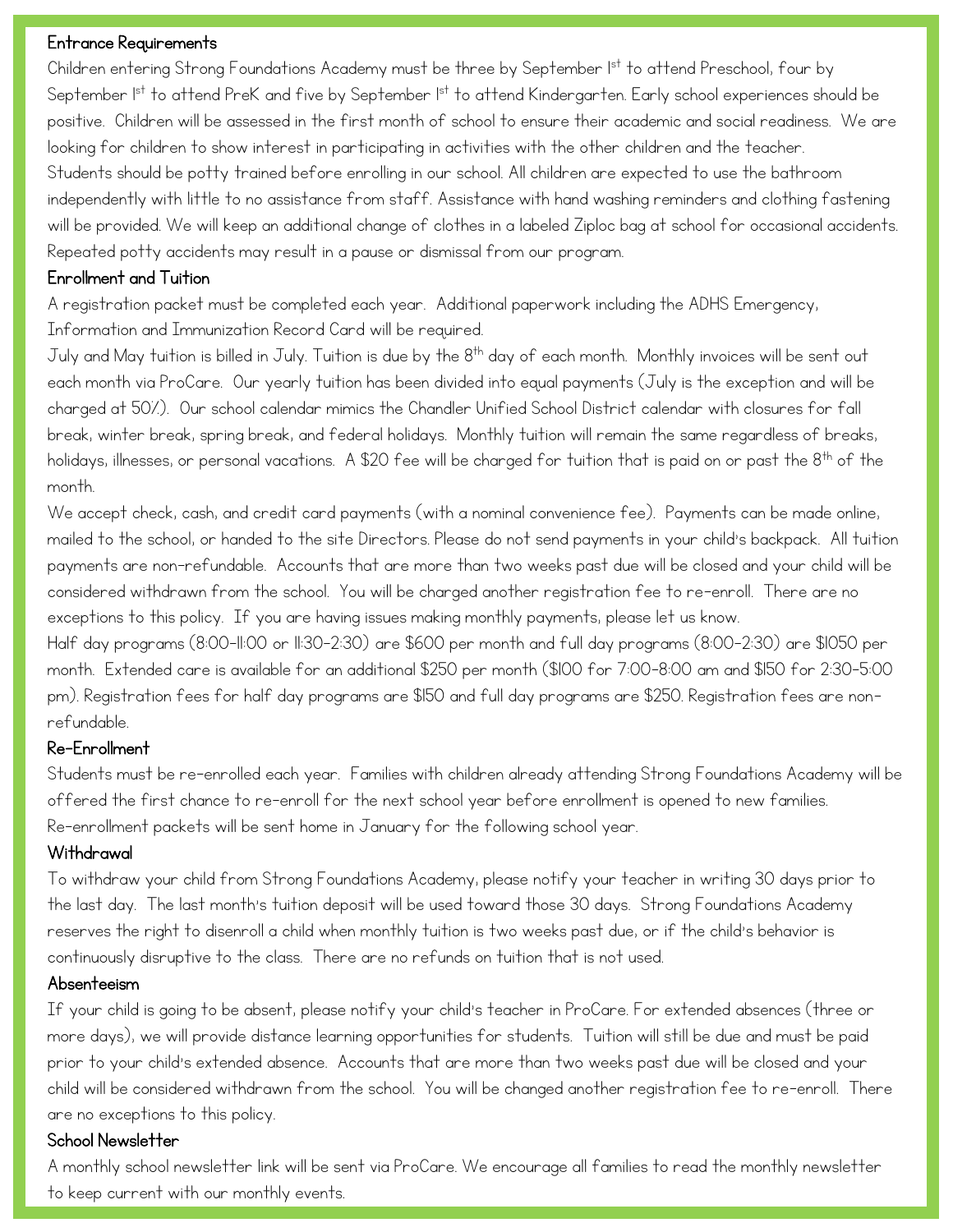## Drop Off and Pick Up Procedures

Quick goodbyes are the most effective way for easing stress during the transition to school. Rest assured that our caring teachers and staff members have your child's best interests as their top priority. You are leaving your child in a safe, secure, and loving environment. State licensing requires that every student be signed in and out of school every day. You will sign your child in/out via our ProCare app.

Students will only be released to parents, guardians, or designated adults with adequate identification. In ProCare, you will create a list of people that will be allowed to pick up your child from school. You can easily add the picture of the person too. Under no circumstances will a child be released to a person without adequate identification or a person not on that list.

## Late Pick-up Policy

Late fees will be assessed for arriving after your scheduled pick-up time. A fee of \$1 per minute (beginning at 2:35 pm) for each minute past schedule pick-up time will be automatically charged to your ProCare account. It is essential you call or message if you are running late. If we are not able to contact you or your emergency contacts listed, we may be required to call local authorities to assist. Staff is not permitted to transport children to or from the facility.

## **Communication**

Open communication is imperative to your child's success. Teachers are available through the ProCare app (preferred), by phone and email outside of school hours. If your message is urgent, please send a message through ProCare. You are welcome to send a written note in your child's folder or request a conference outside of school hours. Teachers must focus on their interactions with the children throughout the day and are unable to have extended or private conversations at arrival/drop-off.

Parent-Teacher Conferences will be offered twice a year. In the fall semester, the purpose of the conference will be for teachers to get acquainted with families and to set goals/objectives for the school year. In the spring semester, a second conference will be offered to review the child's portfolio which will contain various samples of classwork to display learning objectives reached during the school year.

# **Discipline**

Our teachers use positive methods of discipline and guidance that encourages children to grow in the areas of selfcontrol, cooperation, self-esteem and sharing. Our teachers will:

- Remind a child of the behavior expectations using direct, positive statements and modeling the desired behavior
- Reinforce children when they make good choices and display appropriate behaviors and redirect behavior using positive statements when necessary
- Maintain realistic expectations of children based on knowledge of child development and provide appropriate activities that keep children engaged
- Give children choices between two appropriate alternatives and provide logical and natural consequences for children's actions
- Encourage children to work together to solve problems and encourage children to use their words to solve problems or to elicit peer cooperation
- Use positive encouragement of good behaviors rather than focus on the unacceptable behaviors.

At Strong Foundations Academy, discipline is approached in a caring and respectful manner. Children are encouraged to redirect their actions in a constructive manner throughout their daily activities. If needed, a child will be given the opportunity to take time away from the group to recompose him/herself. This cool-off period will be followed by a review with a teacher of the appropriate behavioral expectations.

If your child continues to exhibit inappropriate behavior, you may be asked to participate in a conference with the teacher and Site Director. Depending on the severity of the inappropriate behavior, you may be asked to pick your child up early or keep your child home for one to two days. If a child's inappropriate behavior persists or is severe enough, we may request that you disenroll your child immediately.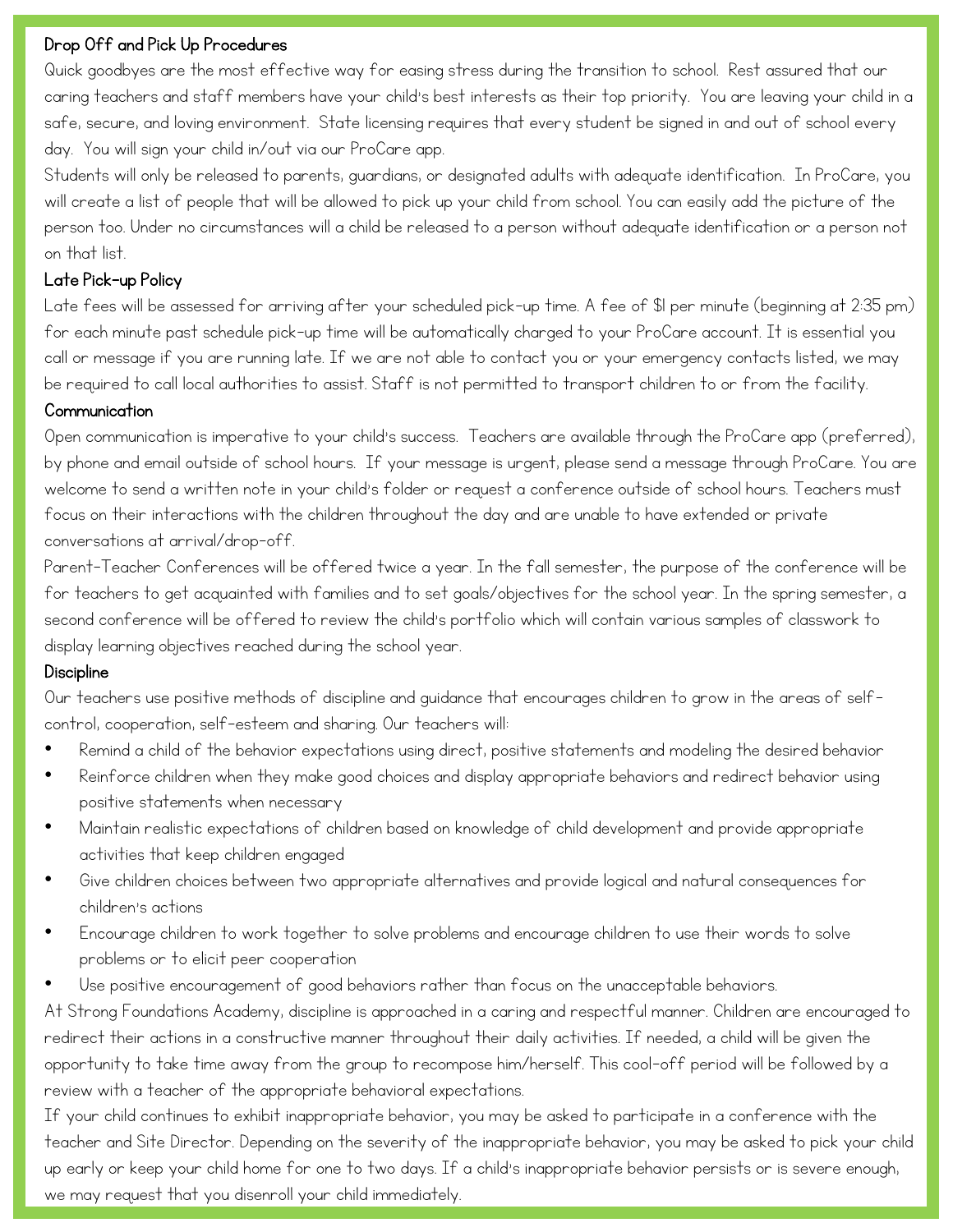## School Volunteers

We encourage families to be involved in their child's education. Please contact your child's teacher if you are interested in helping in the classroom. There are specific state requirements (forms and a fingerprint clearance card) that must be met before working with our students. Parents will have access to all areas where children are receiving childcare services.

# Medical Information

A completed emergency registration card is required for each student enrolled at our school. This card will include all medical and emergency information for your child. Please contact your child's teacher if there are any changes in this medical information throughout the year.

# Sick Student Policy

Parents and guardians will be contacted immediately to pick up their child under the following circumstances:

- Temperature of 100 degrees or more
- Unusual rash or itching of the skin

- Diarrhea or vomiting
- Excessive coughing
- Teary or redness in eyes (suspicion of pink eye)
- Lice or nits

Sore throat

• Child is too sick to participate in class activities

Please do not bring your child to school if you suspect they are not feeling well. Students must be fever free for 24 hours before they may return to school. If your child has been diagnosed with a highly communicable illness such as chicken pox, strep throat, or pink eye, your child must return with a doctor's release. There is no tuition credit or refund given for sick days.

# Medication Policy

We will not give a child over the counter medication under any circumstances. Please do not send any medication of any kind to school with your child. Epi-Pens and rescue inhalers are permitted with a doctor's authorization form. They must be labeled with your child's name and prescription number and be given directly to the Site Director.

# Field Trips

Strong Foundations Academy does not have planned field trips off campus. We will have guests and special programs come to our school instead.

# Transportation

Strong Foundations Academy does not transport children. Families are responsible for their own transportation.

# Dress Code

School can be messy when we are learning and playing. School clothes should be comfortable and easy to wear. Please remember that clothes should be easy to remove when using the restroom. It is requested that shorts be worn underneath all skirts and jumpers for modesty during play. Shoes should be closed toed, and they should adhere to the heel, so they do not slip off easily. Shoes should not impede play and should be comfortable to wear.

# Backpacks

Each student should bring a backpack to carry his/her folder and belongings to and from school each day. The backpack must be large enough to hold a standard sized folder (which will be supplied by the teacher). Students should not bring toys from home to school.

# Snack and Lunch Policy

Your child will be provided with a healthy snack (or two snacks for students that attend afternoon extended care) each day. The snack calendar will be posted for your information. Please remember to list all allergies on the medical form.

Full day students will be required to bring their own lunch each day. Refrigeration and microwaves will not be available for student lunches, so please pack accordingly.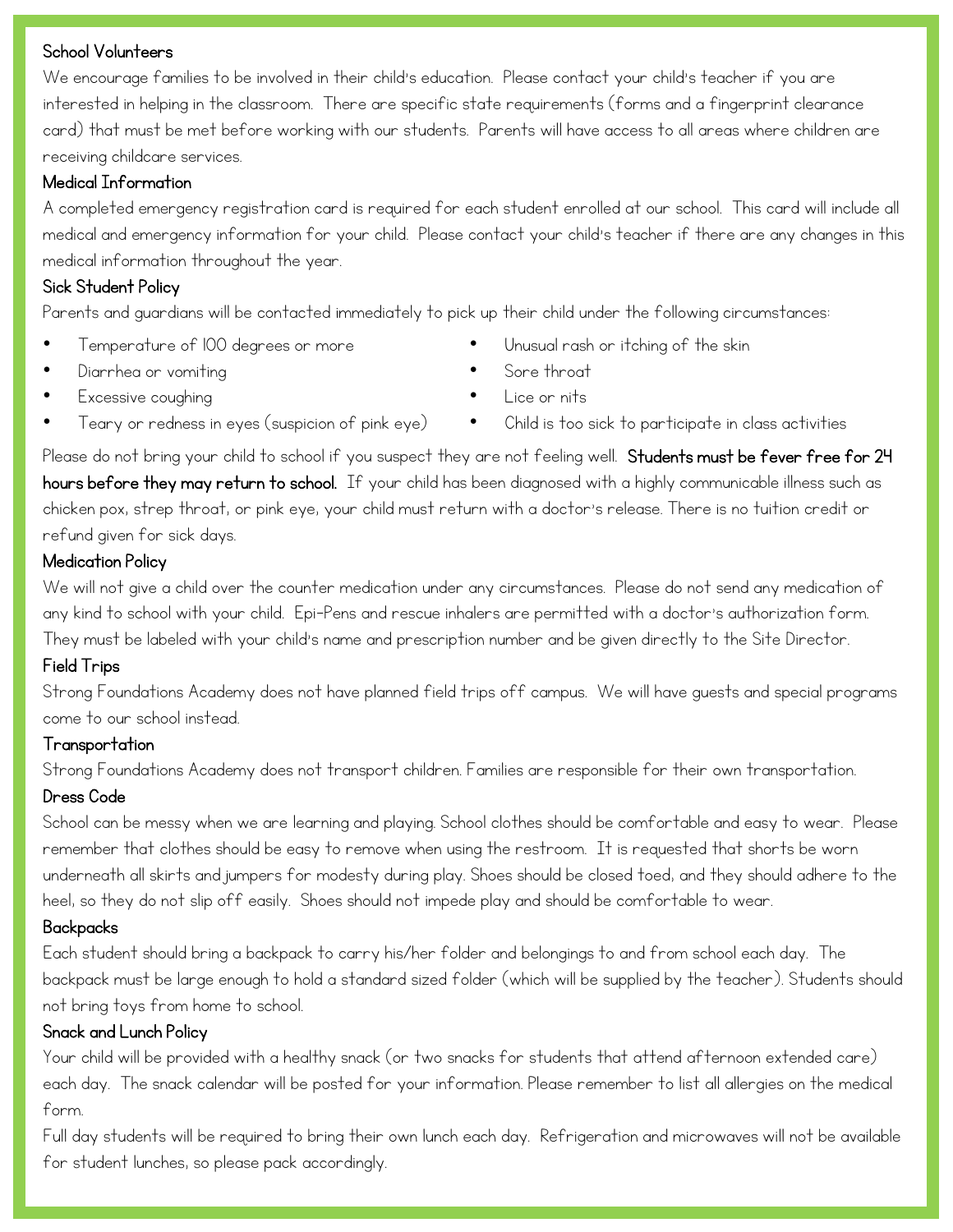## **Birthdays**

You are more than welcome to bring a special treat for your child's birthday. Any food items that are brought in must be store bought and in the original package. We recommend bringing in a goody bag or small toy instead of a food item due to food allergies and our limited time at school. If you would like to bring a treat, please check with your child's teacher.

If you would like to plan a birthday party outside of school and you wish to hand out invitations via school, you must invite the entire class. We do not use ProCare to communicate birthday party information, please print invitations and your child's teacher can distribute them in Take-Home folders. If every student is not invited, you must mail the invitations or find an alternate way to distribute them.

## Homework

Please check and empty your child's folder every day. Teachers may send home notes or other important information. This is also a great way to have your child show off learning accomplishments and curriculum. Teachers might also send home supplemental materials such as books or additional practice for concepts that your child might be struggling with.

We are very passionate about giving your child a strong reading foundation. You can help with this by reading with your child every day.

- 26% of children who were read to 3-4 times in the last week by a family member recognized all letters of the alphabet. This is compared to 14% of children who were read to less frequently.
- The National Center for Educational Statistics also reported that children who were read to frequently are also more likely to: count to 20 or higher than those who were not (60% vs. 44%), write their own names (54% vs.40%), and read or pretend to read (77% vs. 57%).
- The more types of reading materials there are in the home, the higher students are in reading proficiency (Educational Testing Service).
- Students who do more reading at home are better readers and have higher math scores (Educational Testing Service).

We encourage you to take advantage of the Little Library located in our lobby. Simply Read, Return and Repeat.

# Quiet Time

Quiet time is an important opportunity for growing. Active children need to rest and re-energize during their day. All full-day preschool and PreK students are asked to rest quietly in the afternoon but are not required to sleep. Children are encouraged to relax by a variety of methods: dimmed room, quiet music or story tapes. Non-nappers are asked to rest quietly on their cot for 20-30 minutes. After that time, they may get up and participate in quiet activities in a designed classroom space. We ask that full-day parents bring a small soft blanket and a crib sheet. We will launder these items weekly.

## Media Release

Photos and video footage of students add significantly to the communication values of Strong Foundations Academy's publications, media presentations, and website. Unless notified in writing of an objection by a parent or legal guardian, photographs and video footage of students may be posted in school-produced materials including printed publications, media productions, and our website.

## Empower Program

Strong Foundations Academy is proud to be an Arizona Department of Health Services Empower Child Care site. The Empower program is a voluntary program that we participate in to empower young children to live healthy lives. As an Empower site, on a daily basis, we will integrate the 10 Empower Standards that encourage physical development, sun safety, healthy eating, overall nutrition, positive oral health, continued staff professional development and a tobaccofree lifestyle for all families.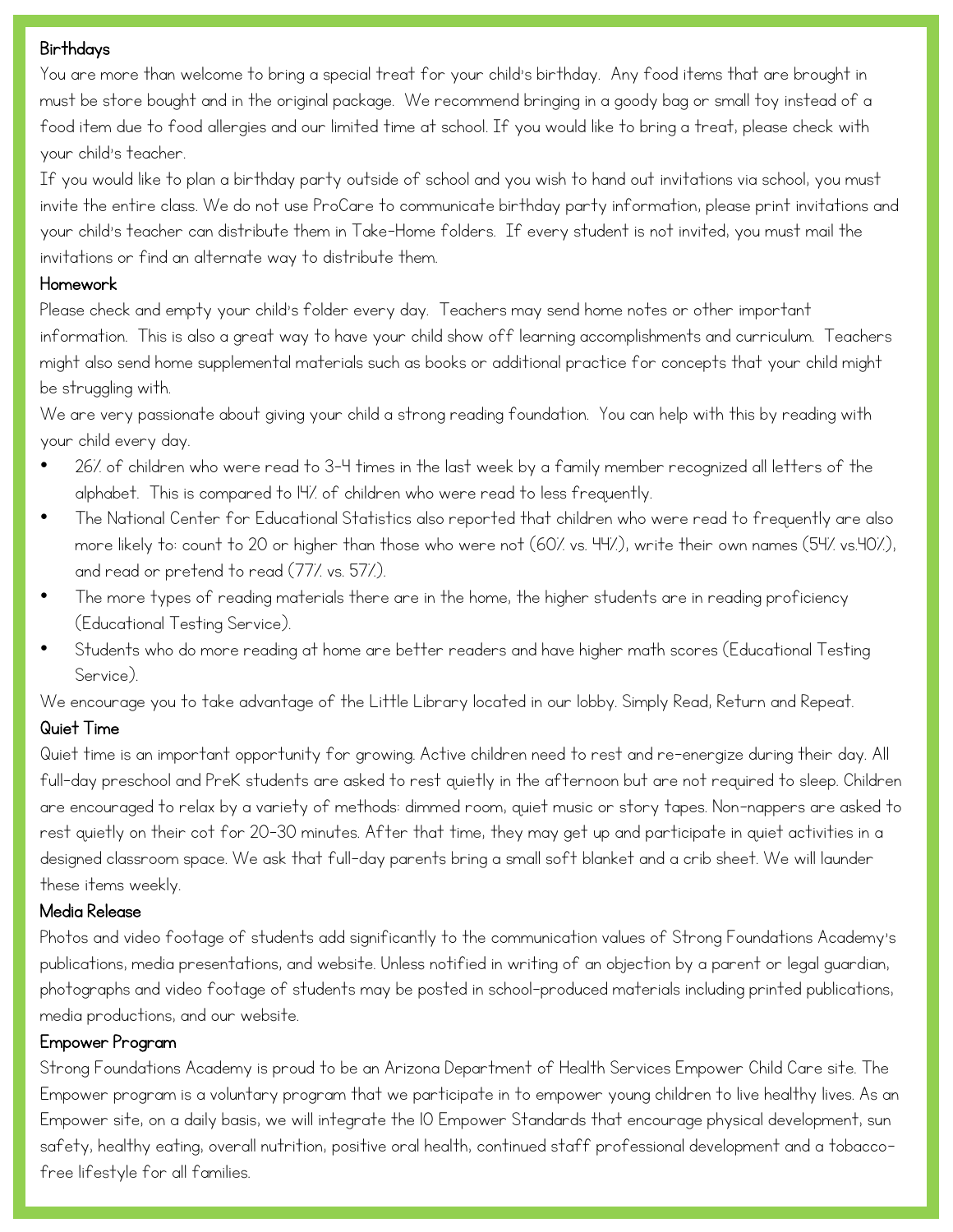# Curriculum

Children are sponges. Even the youngest of learners will soak up so much knowledge in a school day. For this reason, we have created curriculum to challenge your child and inspire a lifelong love of learning. Our balanced curriculum teaches your child the academic skills necessary to be successful in kindergarten and also the social and emotional skills to succeed in school and in life.

As reading specialists and former kindergarten teachers, the Directors of Strong Foundations Academy have meticulously planned and created the curriculum to meet your child's needs. While academics are an integral part of our day, play and social interaction are also valued. Students learn through hands on experiences, strengthen both fine and gross motor skills, and develop social skills through play.

# Math

We offer an accelerated math program, where preschool students will be learning pre-k concepts and pre-k students will be following Arizona kindergarten math standards. Students will develop skills such as:

- Understanding size, shapes, and patterns
- Ability to count verbally (first forward, then backward) and skip count
- Identifying more and less of a quantity
- Understanding one-to-one correspondence (matching sets or knowing which group has four and which has five)
- Number recognition, number formation, cardinality, and estimation
- Sorting, graphing, and measurement
- Basic addition and subtraction skills
- Decomposing numbers
- Finding unknown addends to make ten
- Problem solving

Kindergarten students will use the Saxon math curriculum at a first-grade level.

# Reading

Teaching a child to read requires a strong foundation in the alphabetic principle, phonemic awareness, vocabulary, comprehension, and print concepts. We use Spalding for our phonics instruction. Our teachers have been trained by Spalding to provide a strong phonics foundation for your child. Spalding also focuses on the correct formation of letters, reading comprehension skills, vocabulary acquisition, and print concepts.

Students will be taught reading skills whole group and in small groups. Our highly educated and qualified reading specialists will meet with the small groups daily. Each child will also work with our teachers individually in order to meet their unique needs.

## Spanish

We are proud to offer Spanish instruction to our PreK and Kindergarten students. Early language instruction is one of the best ways for children to become bilingual – a privilege that has shown to have life-long benefits. At Strong Foundations Academy we take advantage of the critical time in early development when acquiring language skills comes naturally and easily. A child's capacity to pronounce unfamiliar, foreign sounds and to absorb new grammar rules is highly enhanced prior to age six.

Our research-based Spanish curriculum allows students to develop listening, speaking, reading and writing skills through a wide range of interactive activities. Students will enjoy their Spanish experience as we use custom visual aids and music resources to guide learning, share the Hispanic culture, and reinforce language concepts. Students are frequently encouraged to become actively involved in lessons through TPR-style responses and participation, which addresses the needs of kinesthetic learners.